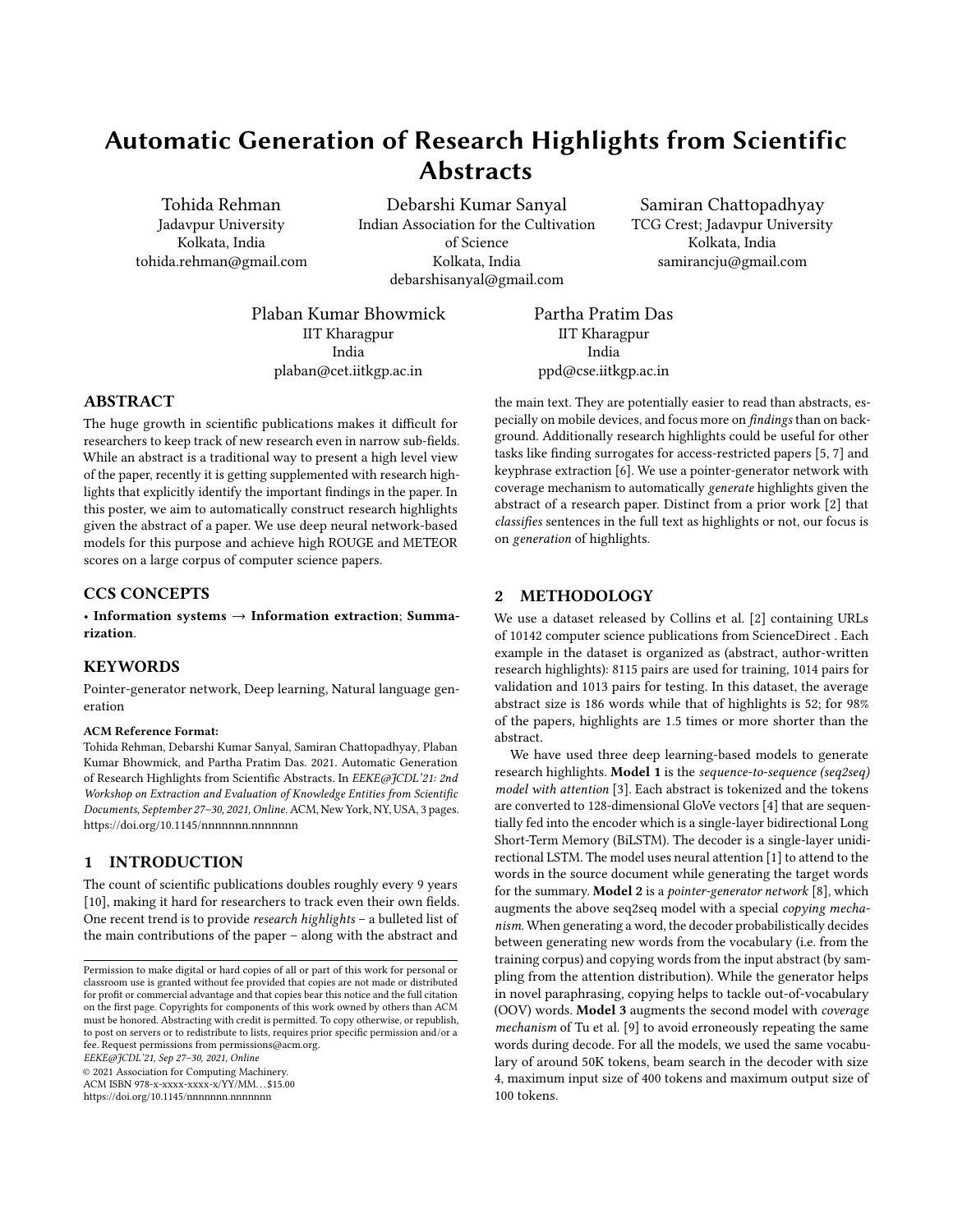<span id="page-1-5"></span>

|         | <b>ROUGE</b> |       |       |         |       |      |         |       |                | <b>METEOR</b>           |       |       |             |
|---------|--------------|-------|-------|---------|-------|------|---------|-------|----------------|-------------------------|-------|-------|-------------|
|         | ROUGE-1      |       |       | ROUGE-2 |       |      | ROUGE-L |       |                | Synonym/paraphrase/stem |       |       |             |
|         | R            |       | F1    |         |       | F1   | R       |       | F <sub>1</sub> | R                       |       | F1    | Final Score |
| Model 1 | 20.90        | 20.47 | 19.90 | 02.02   | 02.02 | l.93 | 19.49   | 19.16 | 18.58          | 17.86                   | 17.69 | 17.78 | 7.39        |
| Model 2 | 30.99        | 32.07 | 30.9  | 7.48    | 8.06  | 7.55 | 28.66   | 30.34 | 28.62          | 25.53                   | 26.61 | 26.06 | 11.04       |
| Model 3 | 31.6         | 33.32 | 31.46 | 8.52    | 9.2   | 8.57 | 29.2    | 30.9  | 29.14          | 27.64                   | 29.26 | 28.43 | 12.01       |

Table 1: Comparison of models for research highlight generation.

<span id="page-1-6"></span>Title: Multiscale computation for transient heat conduction problem with radiation boundary condition in porous materials Abstract: This paper reports a multiscale asymptotic analysis and computation for predicting heat transfer performance of periodic porous materials with radiation boundary condition. In these porous materials thermal radiation effect at micro-scale have an important impact on the macroscopic temperature field, which is our particular interest in this study. The multiscale asymptotic expansions for computing temperature field of the problem are constructed, and associated explicit convergence rates are obtained on some regularity hypothesis. Finally, the corresponding finite element algorithms based on the multiscale method are brought forward and some numerical results are given in details. The numerical tests indicate that the developed method is feasible and valid for predicting the heat transfer performance of periodic porous materials, and support the approximate convergence results proposed in this paper.

Author-written highlights: A novel multiscale analysis and computation is proposed. Heat transfer problem of periodic porous materials with radiation boundary condition are considered. Error estimates of the multiscale approximate solution are derived on some regularity hypothesis. Some numerical results are given in details to validate the multiscale method.

Output of Model 1: A non-intrusive numerical tool is developed for solar artery supply planning. The results were analyzed, based on the fe modeling of finite element model. The approaches provides practical advantages of the cohort and accuracy of concrete equipment Agent-based fe technology neural network procedures are used for assessment assessment. Results obtained from a real composite sample are considered and discussed.

Output of Model 2: This paper reports a multiscale asymptotic analysis and developed protocol. The proposed approach is based on regularity hypothesis expansions. The proposed method is robust and can achieve predicting heat transfer performance. The proposed method is robust and efficient for given bone microstructure samples.

Output of Model 3: Reports a multiscale asymptotic analysis without object propagation using minimal porous properties Predicting heat transfer performance of periodic porous materials with radiation boundary condition. Finite element algorithms and computation of approximate convergence results .

Figure 1: Original abstract, author-written research highlights and model-generated research highlights. The meaning of the colors (e.g., green = correct) is explained in main text. Abstract taken from **https://www.sciencedirect.com/science/article/abs/pii/S0168874X15000621**

## 3 RESULTS & ANALYSIS

Results are shown in Table [1](#page-1-5) for ROUGE-1, ROUGE-2, ROUGE-L and METEOR as (R)ecall, (P)recision and (F1)-score. Author-written highlights are used as the golden output. Model 3 (pointer-generator model with coverage mechanism) always achieved highest F1-score. In the case study in Fig. [1,](#page-1-6) Model 1 generated many OOV words and factual errors. Model 2 generates more meaningful research highlights and even relevant novel words that capture the context of the paper much better. Model 2 sometimes outputs repeating words but Model 3 reduces them. The first sentence from Model 3 contains words ( 'without object ... properties' ) that do not fit into the context, but its other highlights are meaningful.

#### 4 CONCLUSION

We applied three different deep neural models to generate research highlights from the abstract of a research paper. The pointer-generator network with coverage mechanism achieved the best performance.

But the predicted research highlights are not yet perfect. A simple post-processing operation could be to remove sentences that contain entities that are absent in the given abstract. We are currently exploring this and other techniques to improve the system.

### ACKNOWLEDGMENTS

This work is supported by research grant from DST, Govt. of India at IACS, Kolkata and National Digital Library of India Project sponsored by the Ministry of Education, Govt. of India at IIT Kharagpur.

### REFERENCES

- <span id="page-1-4"></span>[1] Dzmitry Bahdanau, Kyunghyun Cho, and Yoshua Bengio. 2015. Neural machine translation by jointly learning to align and translate. In ICLR.
- <span id="page-1-1"></span>[2] Ed Collins, Isabelle Augenstein, and Sebastian Riedel. 2017. A supervised approach to extractive summarisation of scientific papers. In CoNLL. [3] Ramesh Nallapati, Bowen Zhou, Caglar Gulcehre, Bing Xiang, et al. 2016. Ab-
- <span id="page-1-2"></span>stractive text summarization using sequence-to-sequence RNNs and beyond. In CoNLL. 280–290.
- <span id="page-1-3"></span>[4] Jeffrey Pennington, Richard Socher, and Christopher D Manning. 2014. GloVe: Global vectors for word representation. In EMNLP. 1532–1543.
- <span id="page-1-0"></span>[5] TYSS Santosh, Debarshi Kumar Sanyal, Plaban Kumar Bhowmick, and Partha Pratim Das. 2018. Surrogator: A tool to enrich a digital library with open access